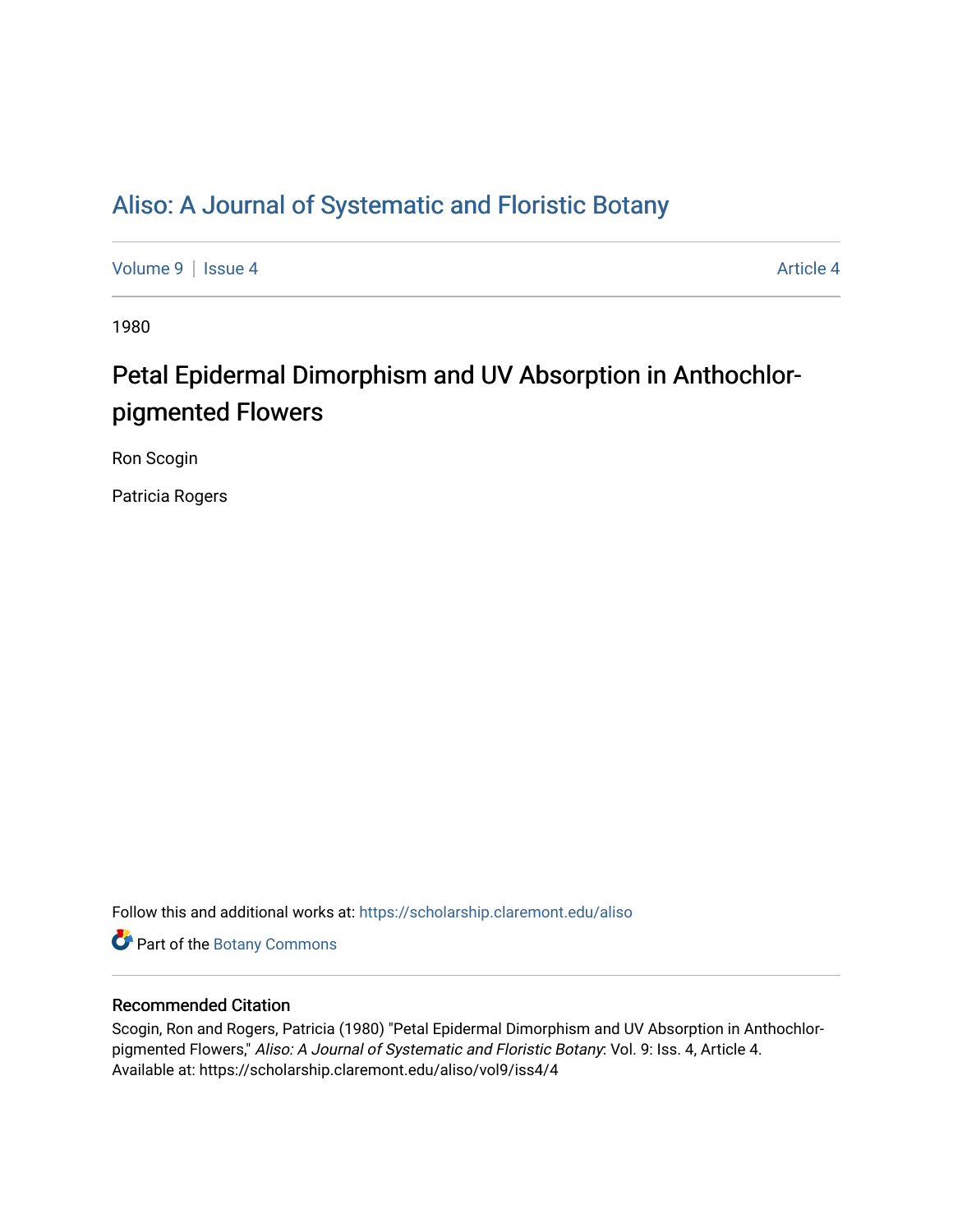## PETAL EPIDERMAL DIMORPHISM AND UV ABSORPTION IN ANTHOCHLOR-PIGMENTED FLOWERS

Ron Scogin and Patricia Rogers

#### Introduction

The floral parts of numerous plants exhibit patterns of absorption and reflection of ultraviolet (UV) wavelength light. The only floral pigments demonstrated to date to be involved in UV absorption have been flavonoids (Thompson et al. 1972; Scogin et al. 1977). Petal epidermal cell morphology has also been implicated in UV patterning by virtue of its effect on the efficiency of light absorption at the petal surface. An epidermal cell dimorphism which correlated with UV absorption and reflection was observed in the anthochlor-containing petals of *Lasthenia chrysostoma* (Fisch. & Mey.) Greene by Brehm and Krell (1975). The occurrence of anthochlor pigments and UV patterns correlated with their sequestering has also been demonstrated in numerous additional taxa of the Asteraceae (Scogin 1976; Scogin and Zakar 1976) and in the Fabaceae (Scogin, unpub. data). To investigate the generality of the dimorphism observed in *Lasthenia,* the present study was initiated, in which epidermal cell morphology was investigated by scanning electron microscopy in several genera of anthochlor-containing plants in which UV patterning was present and absent in different members of each genus.

### Materials and Methods

Floral materials used in these studies were collected from plants in cultivation at the Rancho Santa Ana Botanic Garden. Entire floral heads were fixed for 72 hr in FAA and then transferred to 70% ethanol. Individual ligules were placed in small, lens-paper envelopes, rinsed in distilled water for 15 min, and dehydrated by passage through an ethanol solution series (50%, 70%, 95%, 100%, 100%; 20 min in each solution). Samples were prepared for critical-point drying by replacing ethanol with Freon TF (113) in a replacement series consisting of solutions of ethanol in Freon TF (113) in the following proportions:  $3:1$ ,  $1:1$ ,  $1:3$ ,  $100\%$  Freon TF (113). Samples remained in each solution for a period of 15 min. Samples were dried at the critical point using Freon 13 as the final replacement fluid. Specimens were mounted, coated with a thin layer of Au/Pd (60/40) by sputter coating, and examined in an AMR 1200 scanning electron microscope.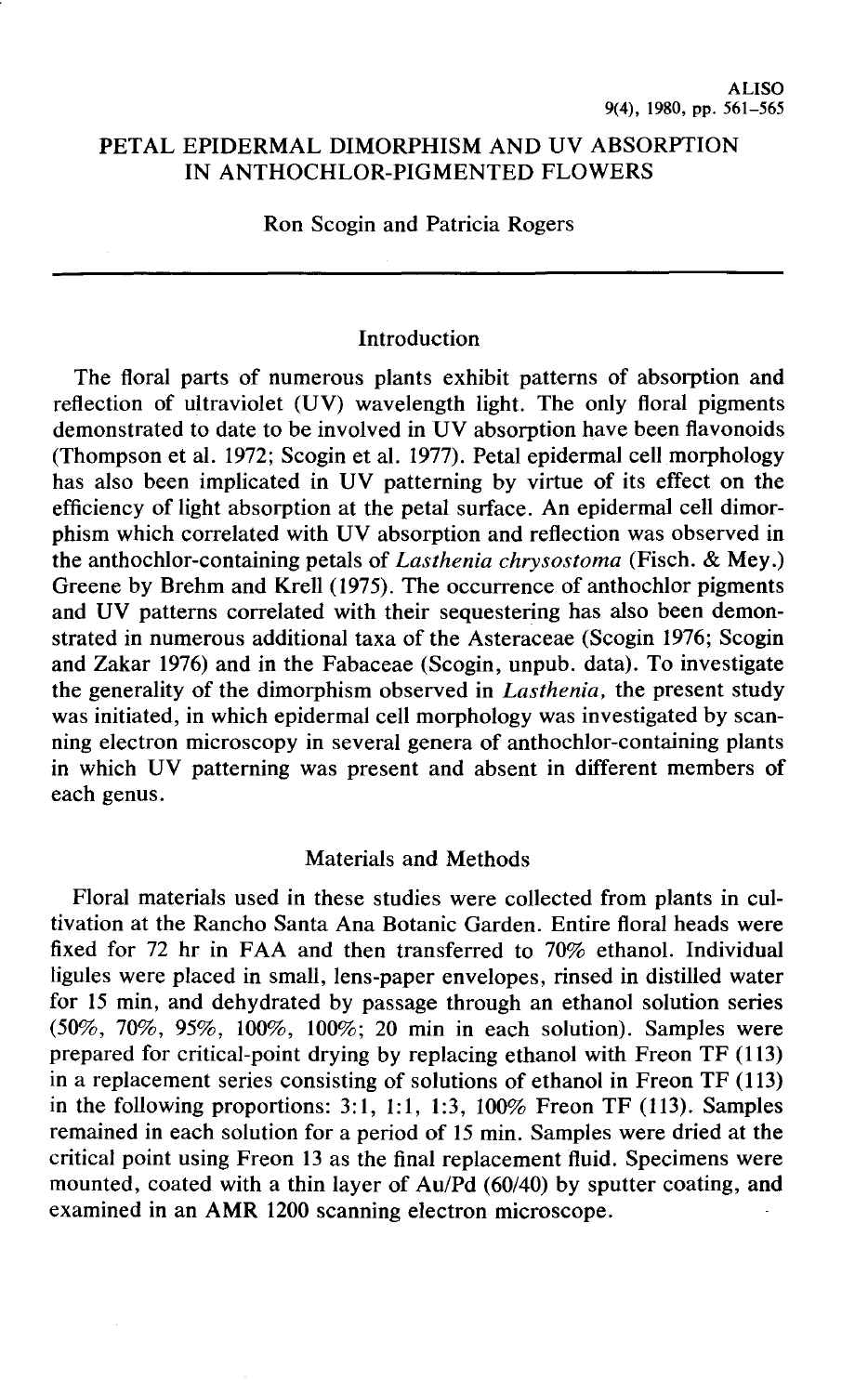

Fig. 1-6. Scanning electron micrographs of ligule surfaces.—1. *Bidens laevis* proximal.— 2. *B. /a evis* distal.-3 . *Viguiera deltoidea* proximal.--4. *V. deltoidea* distal.-5. *Coreopsis grandiflora proximal.*-6. C. *grandiflora* distal. (All Figs. ×3685.)

## Results

Representative results from a survey examining epidermal cell morphologies by scanning electron microscopy in UV-absorbing, anthochlor-containing flowers are shown **in** Fig. **1-10.** 

Among those anthochlor-containing members of the Asteraceae exhibiting a " bull's-eye" UV absorption-reflection pattern, a dimorphism was consis-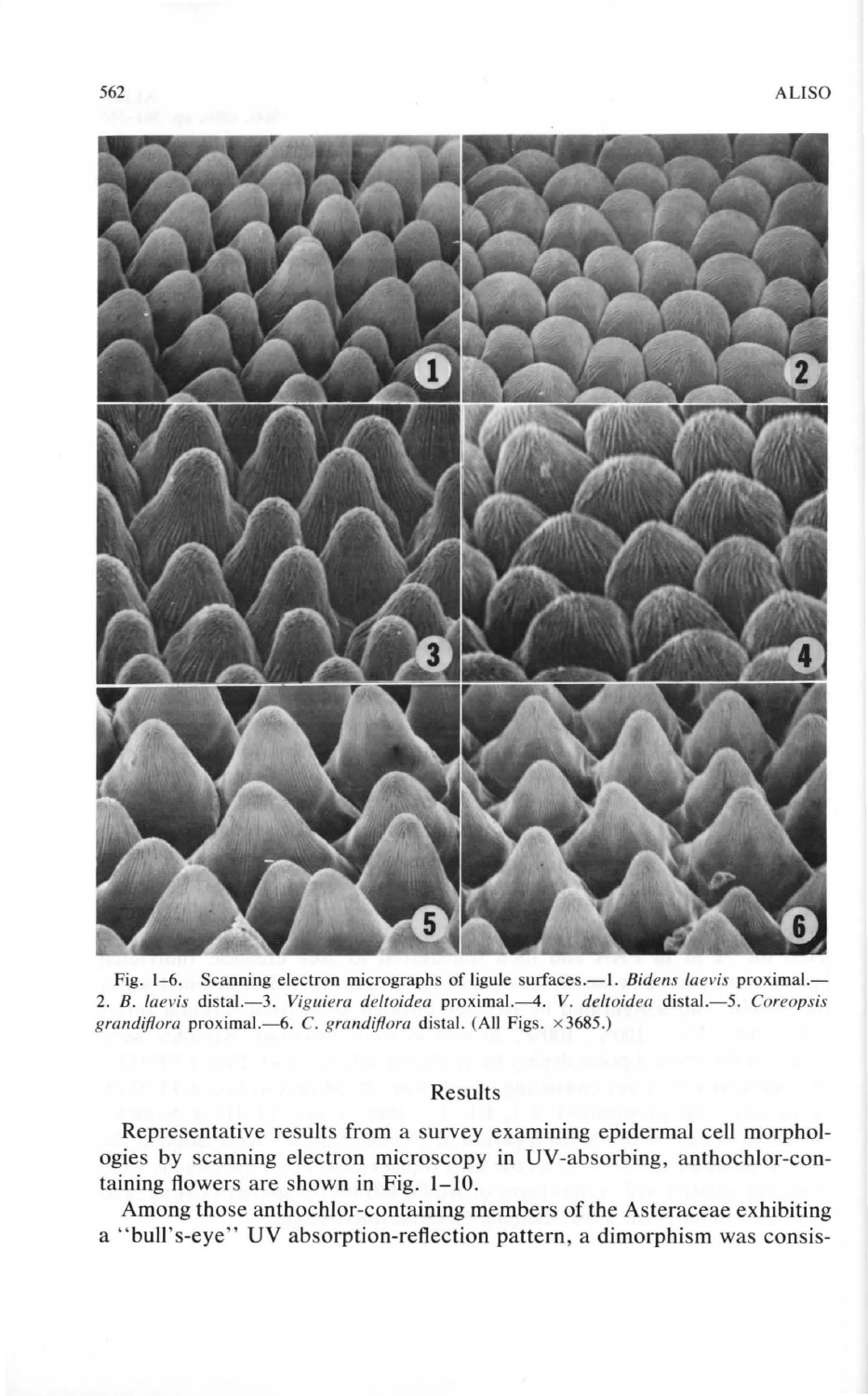#### VOLUME 9, NUMBER 4 563



Fig. 7-10. Scanning electron micrographs of petal surfaces.—7. *Rudbeckia hirta* ligule.— 8. *He/ianthus annuus* ligule.-9. *Parkinsonia aculeata* banner.-10. *P. acu/eata* wing. (All Figs.  $\times 3685.$ )

tently observed in the epidermal papillae between absorptive and reflective portions of the ligules. As shown in Fig. I and 2, the papillae of proximal, UV-absorptive epidermal cells in *Bidens Laevis* L. have a generally conical shape, while the papillae of the distal, UV-reflective epidermal cells show a rounded, globose shape. In some taxa a well-defined projection is observed at the papillary tip in UV-absorptive cells as shown for *Viguiera deltoidea*  A. Gray in Fig. 3. In addition to the species shown, this dimorphic pattern was also observed in *Viguiera multiflora* Blake, *Bidens ferulaefolia* (Jacq.) DC. , and *Coreopsis gigantea* (Kellogg) H. M. Hall.

Other species of the same genera, but in which the ray flower is totally UV absorptive, were examined for comparison. A dimorphism in epidermal papillae is consistently absent in these taxa and all papillae of the ligule exhibit a morphology typical of the proximal (conical) papillae type in patterned flowers. The epidermal cells of the base and tip of a ligule from *Coreopsis grandiflora* Hogg. are shown in Fig. *5* and 6. In addition to the species shown, similar isomorphic, conical papillae were observed uniformly over the ligule length in *Viguiera reticulata* S. Wats., *Coreopsis pubes-*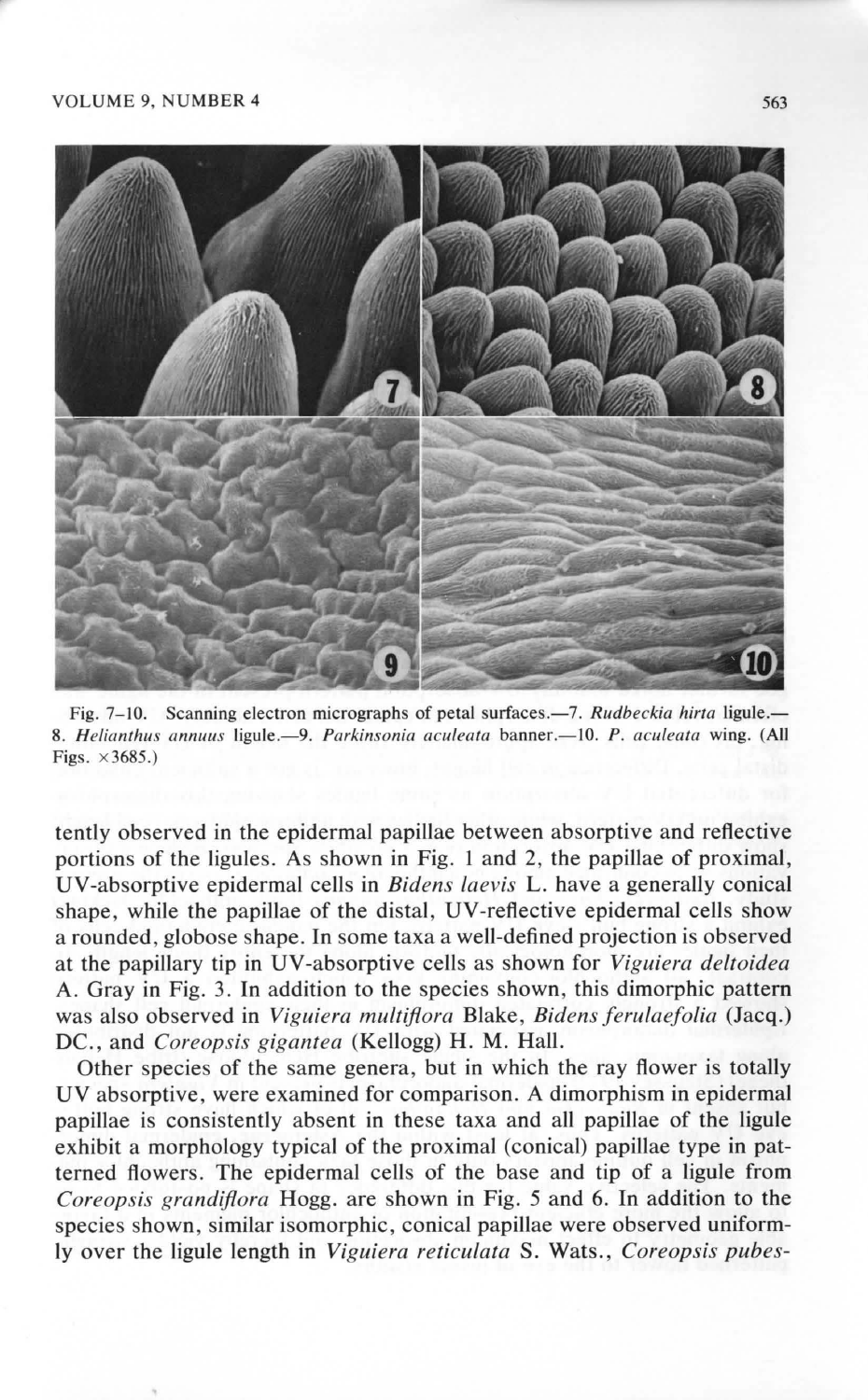*cens* Ell., and C. *stillmanii* (A. Gray) Blake, all of which possess totally UV-absorptive ray flowers.

For comparison, two nonanthochlor-containing helianthoid taxa which exhibit a bull's-eye UV pattern were also examined. *Rudbeckia hirta* L. and *Helianthus annuus* L. have isomorphic papillae along the entire ligule and are generally conical, although more rounded in the case of *Helianthus*  (see Fig. 7-8).

In *Parkinsonia aculeata* L. an anthochlor-containing taxon of the Fabaceae, an epidermal cell dimorphism was observed between the UV-absorbing, anthochlor-containing banner petal and the UV-reflecting, anthochlorlacking lateral petals (see Fig. 9-10). Epidermal cells of *Parkinsonia* petals are nonpapillate and the major difference between epidermal cells of the banner and lateral petals is the degree of convolution of the cell margins.

## Discussion

Baagoe (1977) has noted that ligule epidermal morphologies within the Asteraceae fall into three main categories. All asteraceous taxa investigated in the present study belong to the "helianthoid type" which is characterized by papillose, nearly isodiametric epidermal cells and which is characteristic of the tiibes Anthemideae, Heliantheae, and Tageteae (Baagoe 1977). Baagoe further noted that any UV -absorption pattern present in the ligule was often correlated with a dimorphism in epidermal cells; notably, UV -absorbing, proximal cells were approximately twice the height of UV-reflecting, distal cells. Difference in cell height, however, is not a sufficient condition for differential UV absorption as some ligules showing this dimorphism exhibit no UV pattern, while other ligules with uniform epidermal cell height show differential UV absorption (e.g. *Calendula* species). Baagoe's observations were confirmed among nonanthochlor-containing taxa in the present study. *Rudbeckia hirta* and *Helianthus annuus* (both anthochlor lacking) exhibit a strong bull's-eye UV pattern, but the papillose epidermal cells of their ligules are morphologically uniform along the entire ligule length. In contrast, all anthochlor-containing taxa which exhibited a UV pattern showed a strongly correlated dimorphism in their epidermal cell shapes. Epidermal dimorphism associated with UV patterning is not distributed along taxonomic lines. In the single subtribe Helianthinae (tribe Heliantheae) (Steussey 1977) epidermal dimorphism is present in *Viguiera* species, but absent in *Rudbeckia* and *Helianthus*, all of which have strong bull'seye UV patterns. Thus, at least within the Asteraceae, epidermal dimorphism in cell outline appears only in those taxa containing anthochlor pigments. The selective value for this difference in shape is postulated to be to allow the more efficient presentation of anthochlor pigments in a favorable geometry to effect maximum absorption and thereby yield a strongly patterned flower to the eye of insect visitors.